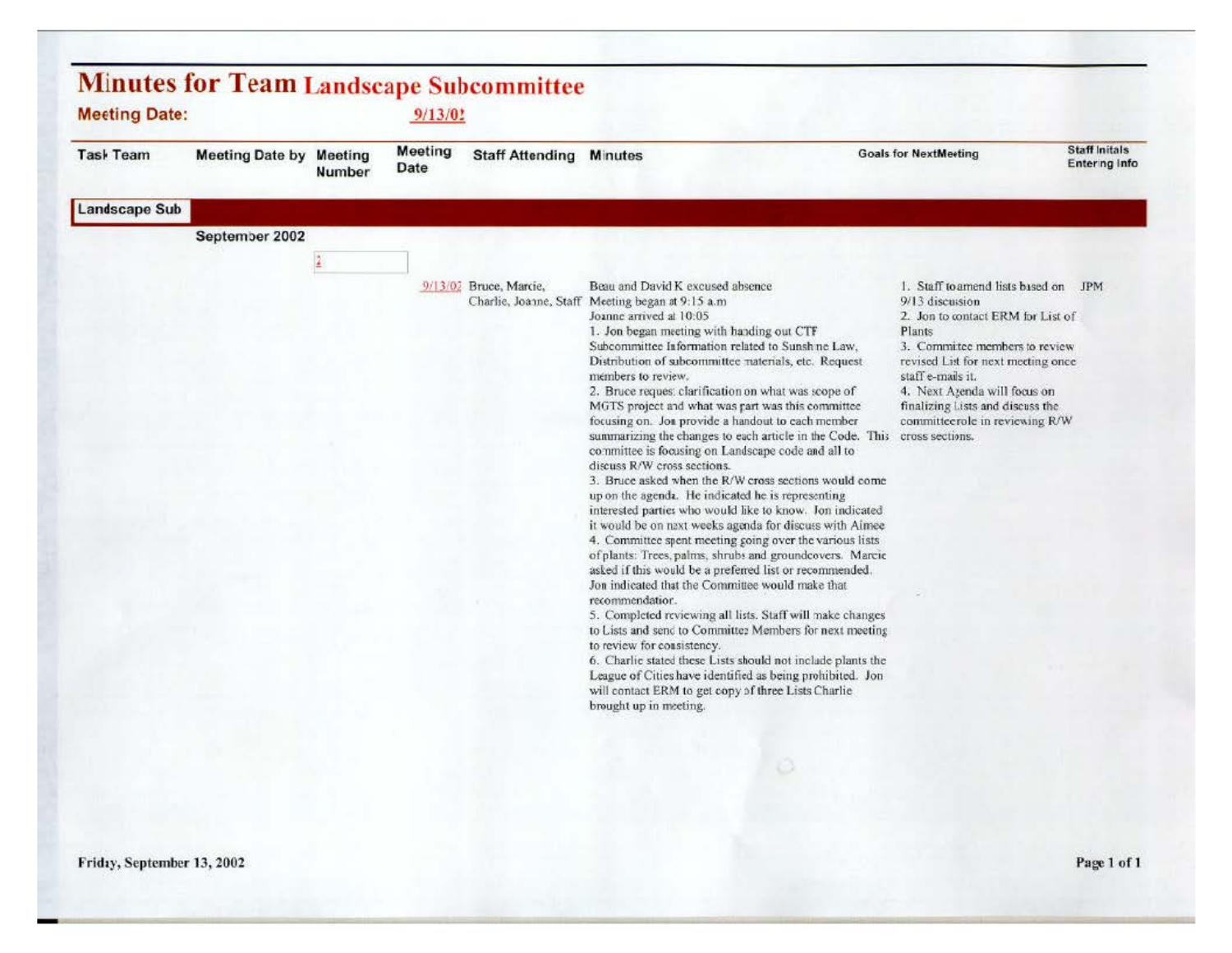| <b>NAME</b>       | <b>ADDRESS</b> | <b>COMPANY</b> | PHONE/FAX    | E-MAIL                      |
|-------------------|----------------|----------------|--------------|-----------------------------|
| C.R.O'Nevla       | No Palm Beach  |                | $622 - 7010$ |                             |
| Brian Klutte      | PBC            | PEB            | $335 - 5322$ | Blutte@co.palm-beach. Rl.Us |
| D.G. Mecanike     | ZONING         | P. P7. C       | 4.0222       |                             |
| Koduer Surveyer   | Landscape      | $P2+B$         | $4 - 5038$   |                             |
| Deborah A. Levuls | Landscape      | $PZ+B$         | 4.5284       |                             |
| GEORGE DEAlle     | LANdscape      | PIEB           | 4.5283       |                             |
| Ton Macally       | ming           | P2B            | $4 - 5223$   |                             |

## CTF SUBCOMMITTEE MEETING SEPTEMBER 13, 2002 9:00 A.M. 4TH FLOOR CONFERENCE ROOM PZB LANDSCAPE & TRANSPORTATION ROW

U:\Zoning\CODEREV\Forms\CTF & LDRC Meeting sign in sheet.doc

 $\mathbf{1}$